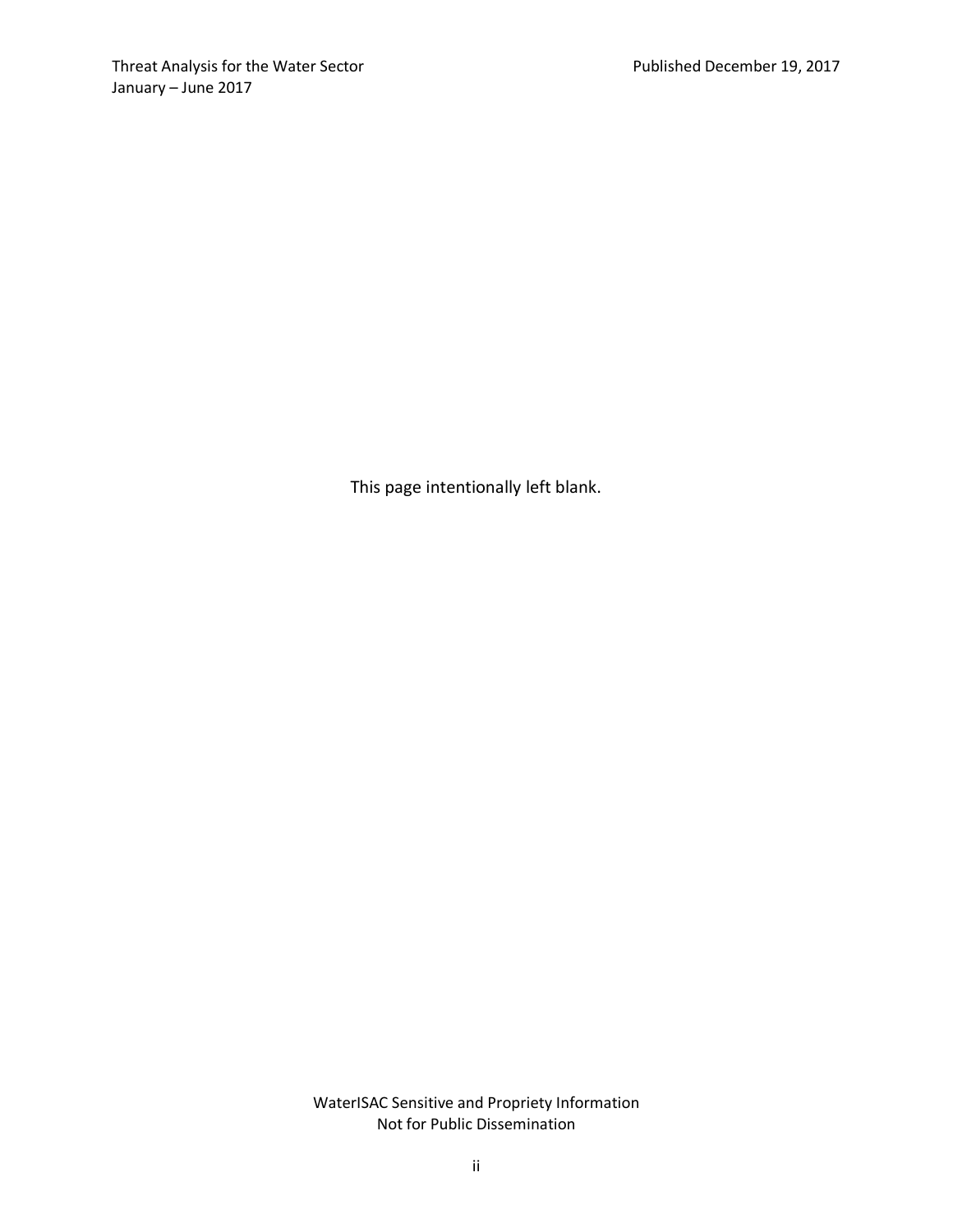# **Contents**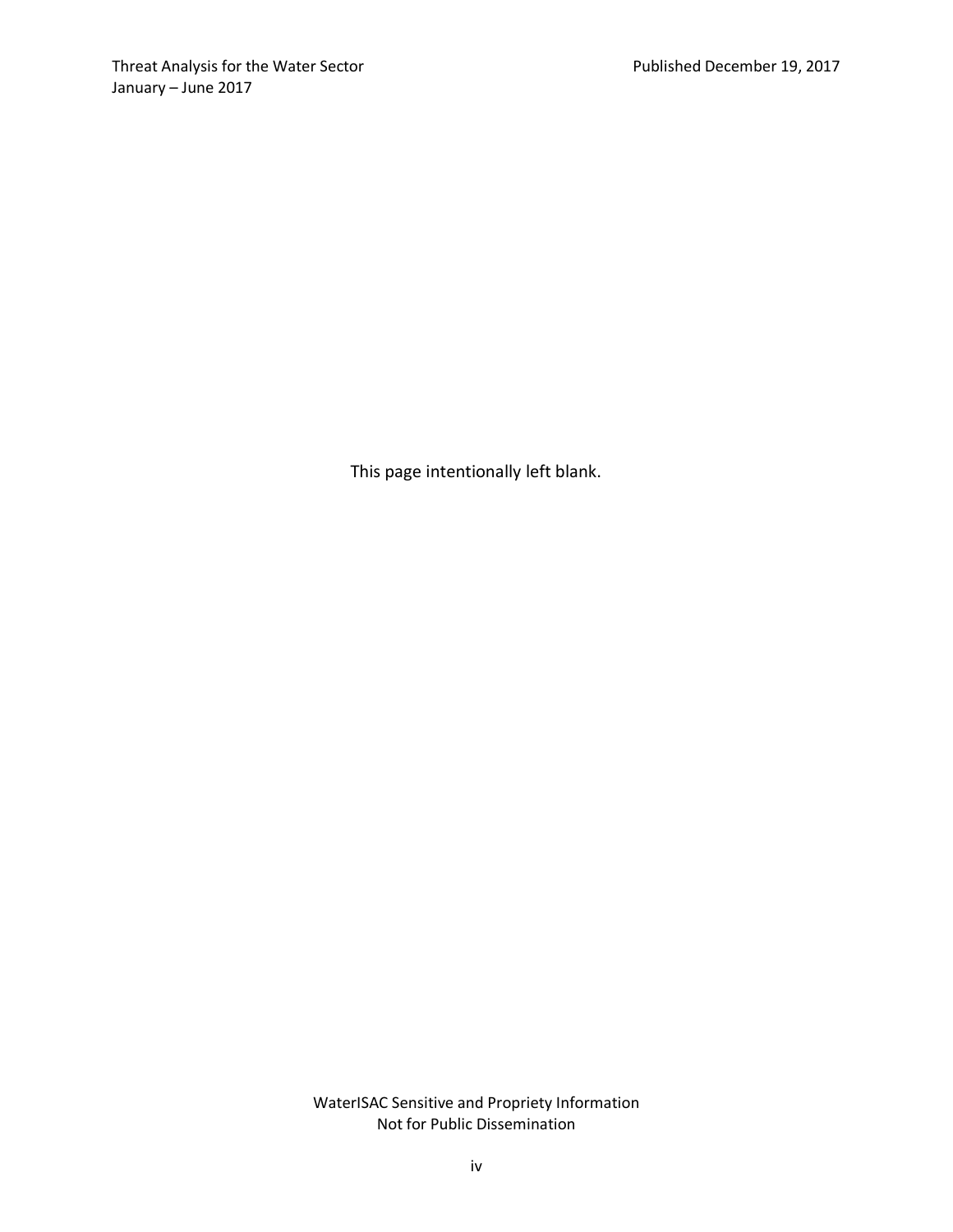# <span id="page-4-0"></span>Background

# About WaterISAC

<span id="page-4-1"></span>The Water Information Sharing and Analysis Center (WaterISAC) is the designated communications and operations arm of the United States Water and Wastewater Sector. WaterISAC helps utilities in the U.S., Canada, and Australia measure and reduce risk, improve resiliency, prepare for physical and cyber threats, and recover from disasters.

WaterISAC Pro members have access to the world's largest and richest source of information and tools for strengthening water and wastewater utility security, preparedness, resilience, and emergency management.

WaterISAC also supports federal, state, and local government agencies involved in water resources, law enforcement, emergency response, intelligence, and public health to inform programs and initiatives to protect critical infrastructure and public health.

WaterISAC is a non-profit organization created in 2002 by utility managers and is governed by a board appointed by the national water and wastewater associations, research foundations, and state drinking water administrators.

<span id="page-4-2"></span>To log in to WaterISAC's secure portal, go to [www.waterisac.org.](http://www.waterisac.org/)

# Scope

The Threat Analysis for the Water and Wastewater Sector examines incidents and suspicious activities at sector utilities between January 1 and June 30, 2017. The information on incidents and suspicious activities is derived from a variety of sources, including WaterISAC members who provided inputs via a survey and incident reports. A total of 120 organizations participated in a survey that contributed to this report; respondents were from 38 U.S. states and two Canadian provinces. The report also includes incident information from open sources and intelligence and analytical documents from federal, state, and local governments and law enforcement agencies, and other information sharing and analysis centers. The analysis in this document is solely the product of WaterISAC and does not necessarily reflect the views of other entities.

The events analyzed in this document should not be considered a comprehensive data set of all incidents and suspicious activities that occurred in the Water and Wastewater Sector. However, they do provide insights into the types of incidents occurring at sector assets.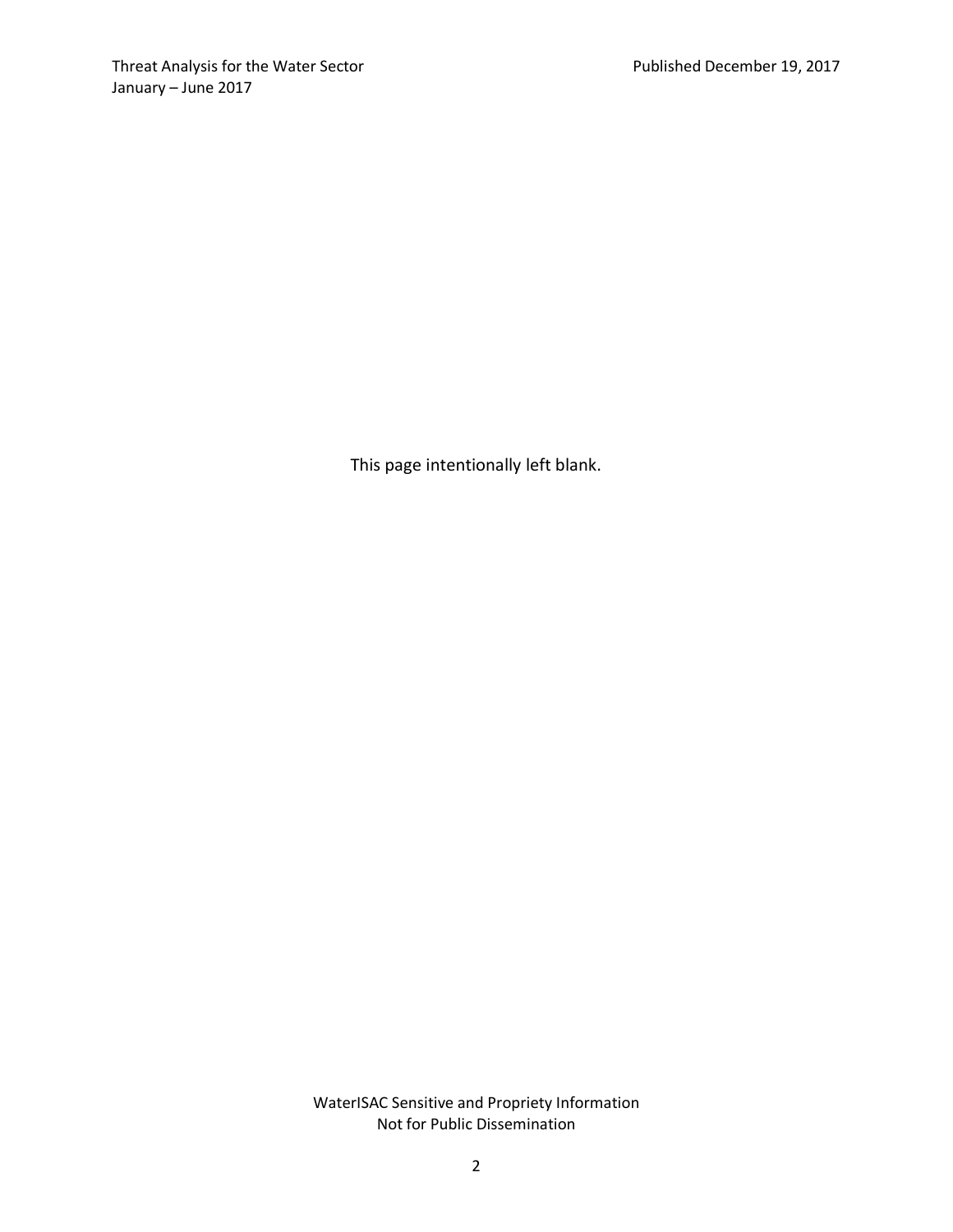# Analysis of Sector Incidents

<span id="page-6-0"></span>In the survey, utilities were asked to indicate whether they had experienced any physical or cyber incidents. Approximately 33% reported physical security incidents during the first half of 2017, a reduction from the second half of 2016 when 38% of respondents reported having experienced incidents. Approximately 13% of respondents reported at least one cybersecurity incident, up from the previous period's 9%.

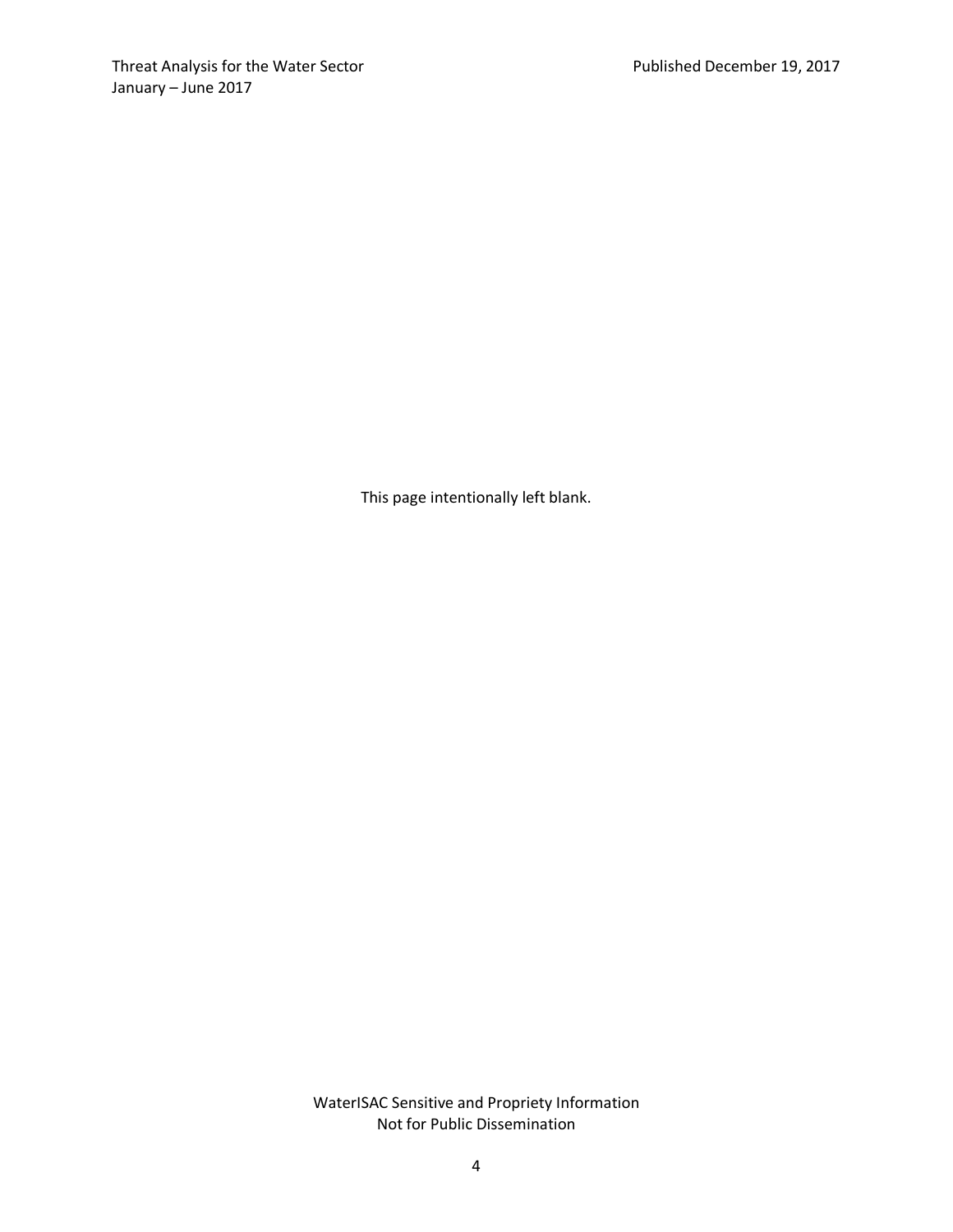# Physical Security Incidents

<span id="page-8-0"></span>WaterISAC asked members to report the following types of physical security incidents, both completed and attempted: sabotage/tampering; contamination of water supplies; contamination of wastewater; surveillance; threats against facility or people (e.g., bomb threats and assault); theft of equipment, supplies, chemicals, or funds; vandalism and defaced or damaged property; and other physical security incidents. Definitions of each of the incident categories are included in the Appendix. Descriptions of notable incidents within each of these categories are captured below.



# Vandalism (45%)

Graffiti was the most common type of vandalism during this period. Incidents of damage to chainlink fencing, security gates, or other measures protecting restricted areas were also reported in conjunction with defacement or theft attempts. The most notable incidents in this category included:

- One respondent reported that all the windows on a piece of equipment used by the utility were shot out.
- One respondent reported that a phone line distribution box next to a water tower had been vandalized.

## Other (30%)

This category captures traditionally less threatening or destructive offenses, such as trespassing, suspicious activity, and relatively minor violations of organizational policy. The most notable incidents involved: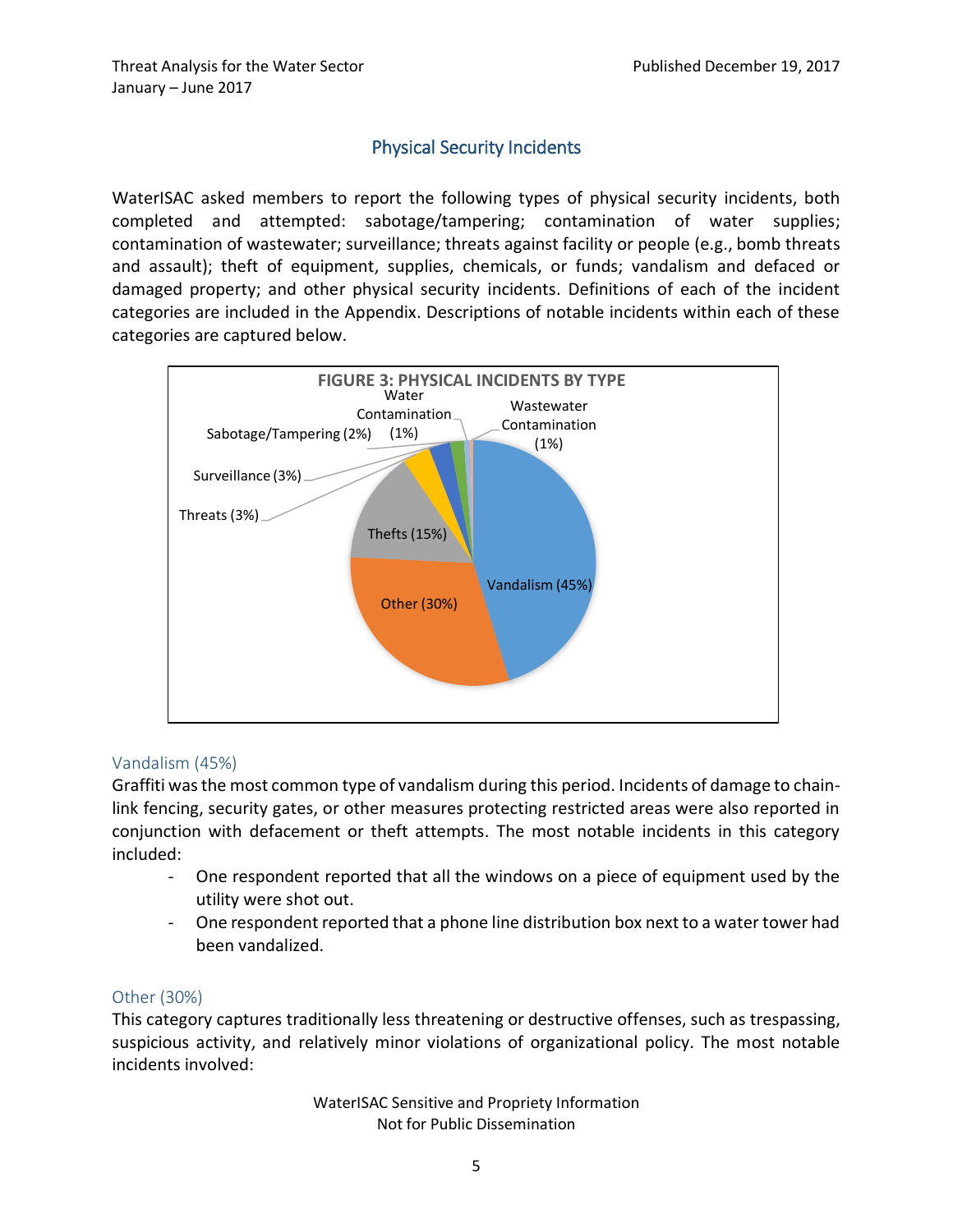- One facility experienced a communications outage after a fiber optic cable was severed by a gunshot during a domestic dispute in the neighborhood.
- An unknown male posed as an employee of a utility to obtain large amounts of a dechlorinating agent from a local vendor.
- Staff were disrupted by law enforcement activity happening adjacent to their facility, which included a fatality. This event necessitated participating in interviews with law enforcement authorities and crisis counseling.
- At one utility, there were multiple instances of non-authorized persons trespassing to hike, fish, or take a shortcut across its land.

The following incidents were reported to WaterISAC separately from the survey:

- A third-party water neutralizer supplier was contacted through email for the purchase of four boxes of ascorbic acid, four chlorine monitoring kits, and four boxes of calcium thiosulfate. The emailer was not knowledgeable about the products, would not state name or affiliation, and sent emails seven hours ahead of local time. The person also wanted the product shipped to a city in a different state.
- A water utility operator discovered an individual breaking into a water plant gate. The individual pulled a gun on the operator, who immediately left and called police. Police responded in 90 minutes. Gas chlorine cylinders were located on-site.
- An unknown subject breached security and trespassed onto a water treatment plant by first scaling the cyclone mesh perimeter fence then digging and crawling through a hole under the interior fence. The subject used tools to burglarize locked utility vehicles and enter a paint shop office. The person stole items, including small hand tools and keys to a vehicle. There was no breach to the water system. The police department was notified of the incident.
- A man driving a pickup truck attempted to gain access to restricted areas of a wastewater treatment plant to take photos of his vehicle in various locations. His request was denied.

# Theft of Equipment, Supplies, or Funds (15%)

Most thefts reported to WaterISAC were perpetrated by outsiders. One respondent reported a person stealing water from a fire hydrant. The following types of equipment and supplies were reported as having been stolen:

- Currency
- Materials made of copper and brass, including tools, wire, and scrap metals
- A Federal Aviation Administration (FAA) hazard light
- Vehicles
- A laptop
- Lawn care equipment
- A security camera
- A portable generator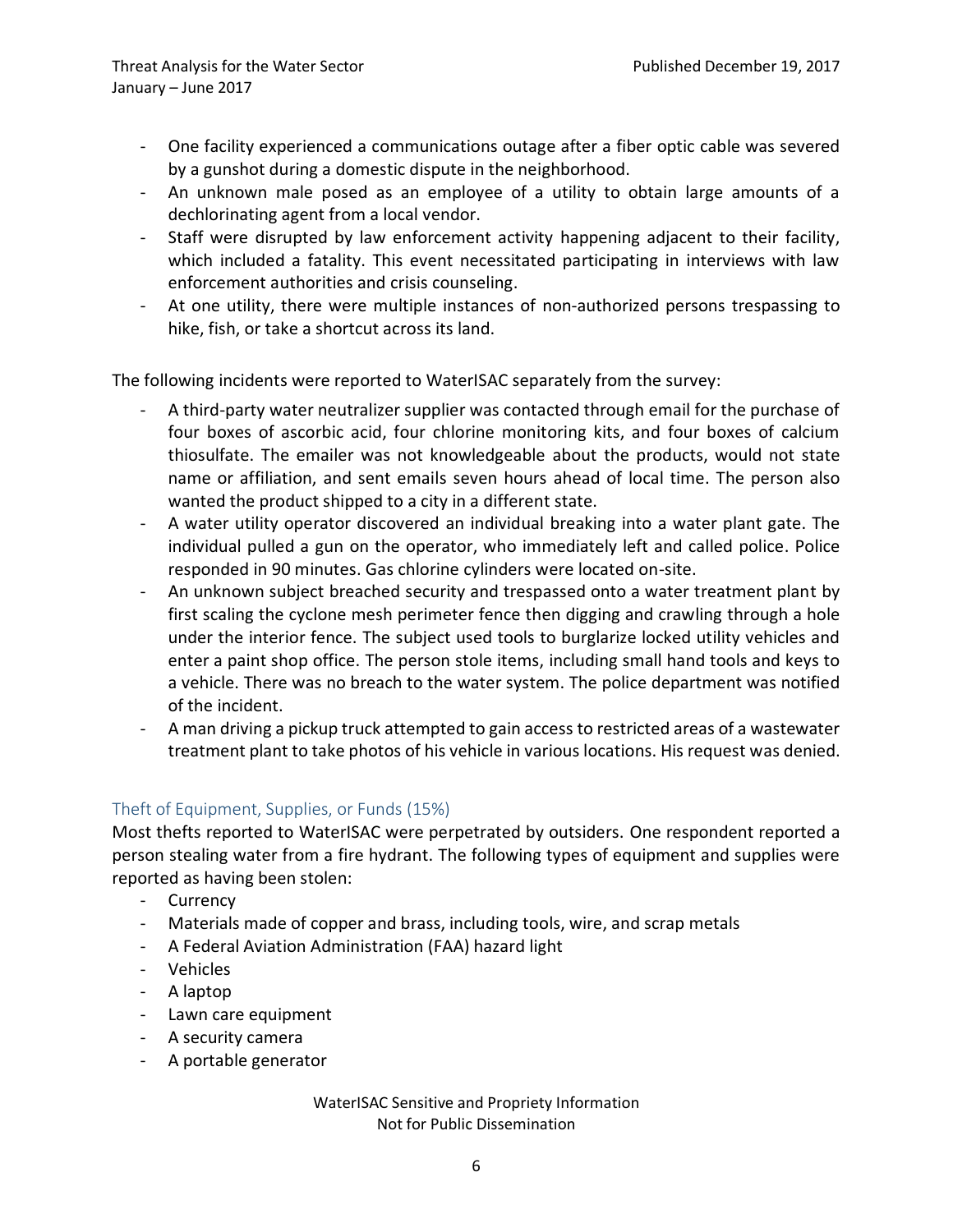The following incident was reported to WaterISAC separately from the survey:

A utility district employee's backpack containing six water access keys was stolen out of a work vehicle. Four of the keys were marked with key codes. The incident was reported to local police.

# Threats against a Facility or People (3%)

The majority of threats reported by respondents entailed varying levels of violence in retribution for utilities shutting off customers' water. Field personnel and customer service representatives were the most common target of these threats, which often referenced gun violence. These additional threats were reported:

- A former employee threatened workplace violence against a facility.
- "Moneylenders" contacted the utility searching for a staff member.
- A non-authorized pesron jumped into a vehicle owned by a utility to escape pursuers armed with guns.

# Surveillance (3%)

The largest number of incidents were related to drones flying over or observing treatment plants, watersheds, rail yards, and other restricted areas. One respondent reported a drone crashed into an open-air reservoir. The following incidents were also reported:

- A delivery driver attempted to use another person's ID to enter the area.
- An unknown person used binoculars to monitor a water treatment plant.
- In multiple instances, people lied in attempts to gain access to facilities.

The following incidents were reported to WaterISAC separately from the survey:

- Wastewater plant operators spotted a large drone flying along the north perimeter of a plant at about 100 feet in elevation in an eastward zig-zag flight pattern. The craft circled southward over the solids building and swung back to the west in the direction of the disinfection facilities. At that point contact with the drone was lost. This incident was reported to the area fusion center and to the local TSA contact.
- A person was observed by a citizen taking pictures over a fence of a new sewage pump station from directly across the street. The citizen took some pictures of the person and questioned them about what they were doing. The person immediately ran into the woods. The citizen reported the incident to the police and then notified pump station personnel. The station itself was locked and fenced. The only chemical stored on-site was diesel fuel.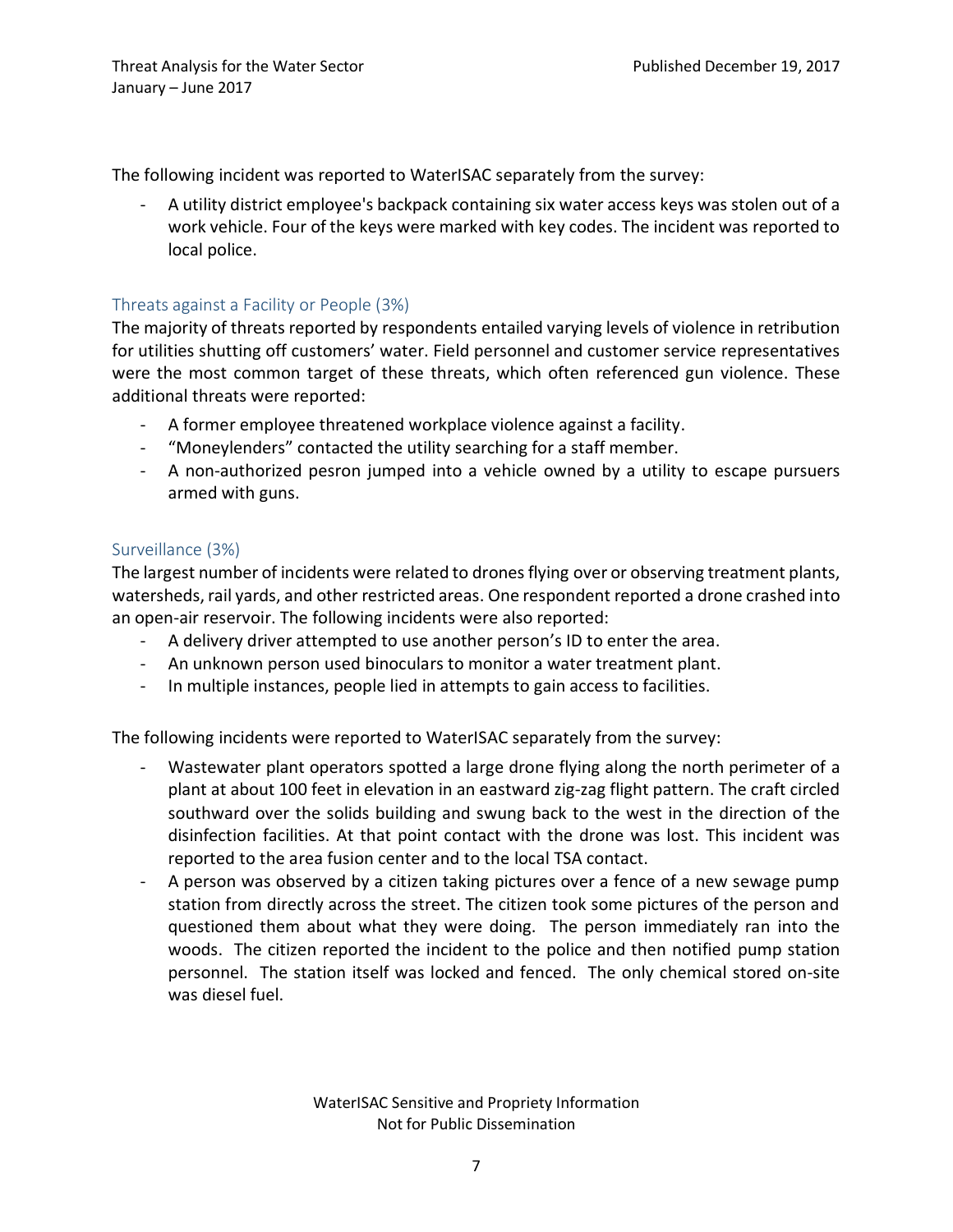## Sabotage/Tampering (2%)

One respondent reported an incident of their water treatment facility being shot at by an unknown person. There were no casualties and local police were notified.

The following incident was reported to WaterISAC separately from the survey:

- A water utility noticed the locks for a gate protecting a water tank and a vent atop the tank were cut. The area was put under a "do not drink" advisory. No contamination was detected.

## Water Contamination (1%)

One respondent reported a contamination threat had been called in against their facility. No additional information was provided.

## Wastewater Contamination (1%)

One respondent reported their organization had experienced numerous cases of glycol reaching treatment plant. The respondent indicated the investigation is ongoing.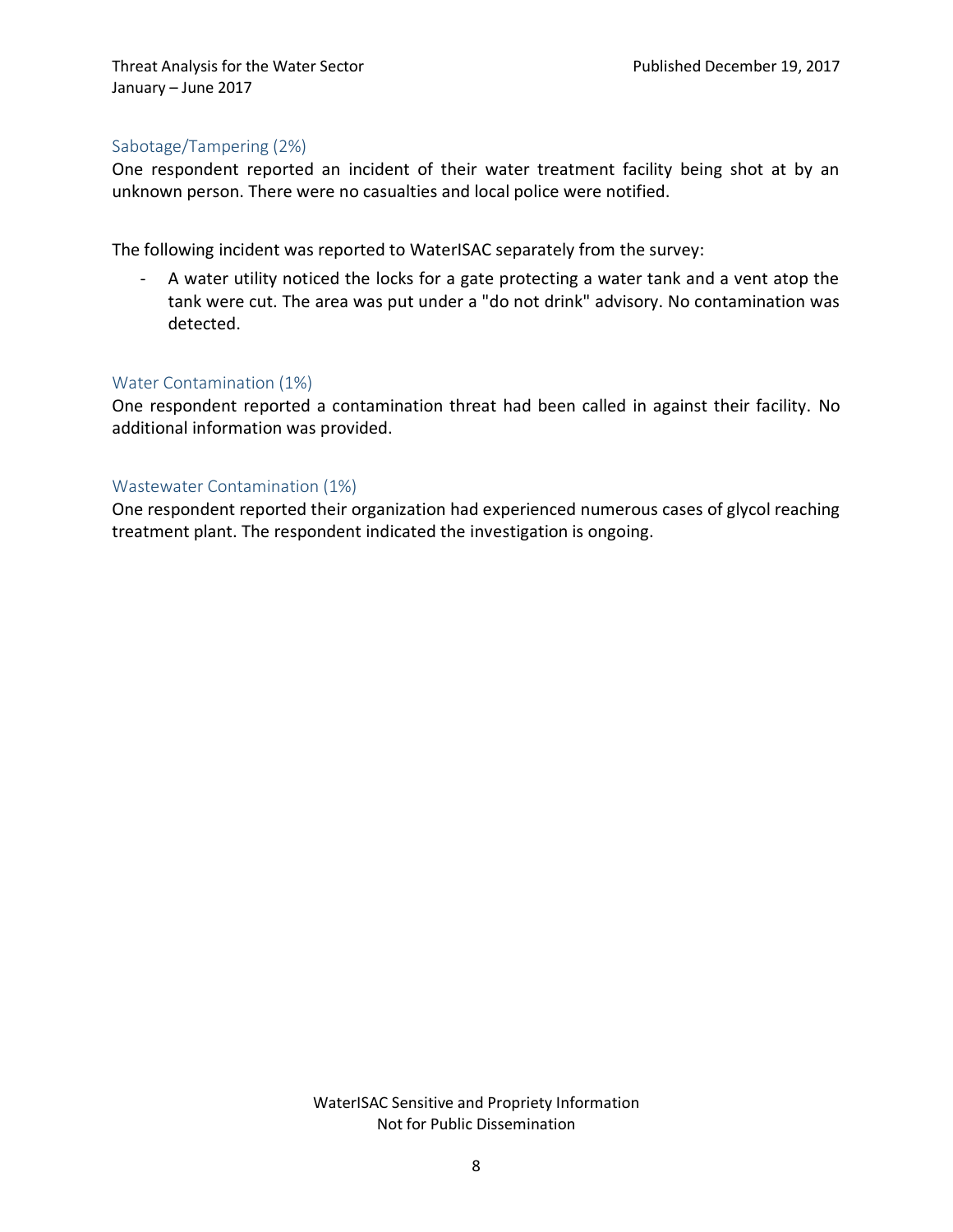# Cybersecurity Incidents

<span id="page-12-0"></span>WaterISAC asked members to report the following types of cybersecurity incidents, both successful and attempted: attacks against their industrial control system systems (ICS); attacks against their business/enterprise information systems; ransomware infections; phishing; and other. Definitions of each of the incident categories are included in Appendix C. Descriptions of notable incidents within each of these categories are captured below.



## Phishing (38%)

WaterISAC specifically asked members if any of the attacks involved phishing. Twelve respondents reported phishing attempts at their organizations. Some of the respondents elaborated on their experiences with phishing, which included:

- One respondent noted an employee's email account was compromised, which the perpetrator tried to leverage to obtain additional credentials.
- Two respondents noted incidents of CEO Fraud, a form of Business Email Compromise (BEC), as well as numerous other phishing attempts that had mostly been filtered out.
	- o Wire Fraud one respondent reported three spear phishing incidents of CEO Wire Fraud, in which a perpetrator pretends to be the CEO directing an urgent wire transfer.
	- o W2 Fraud one respondent reported an email sent to the human resources manager purporting to be the CEO asking for copies of all employee's W2 forms.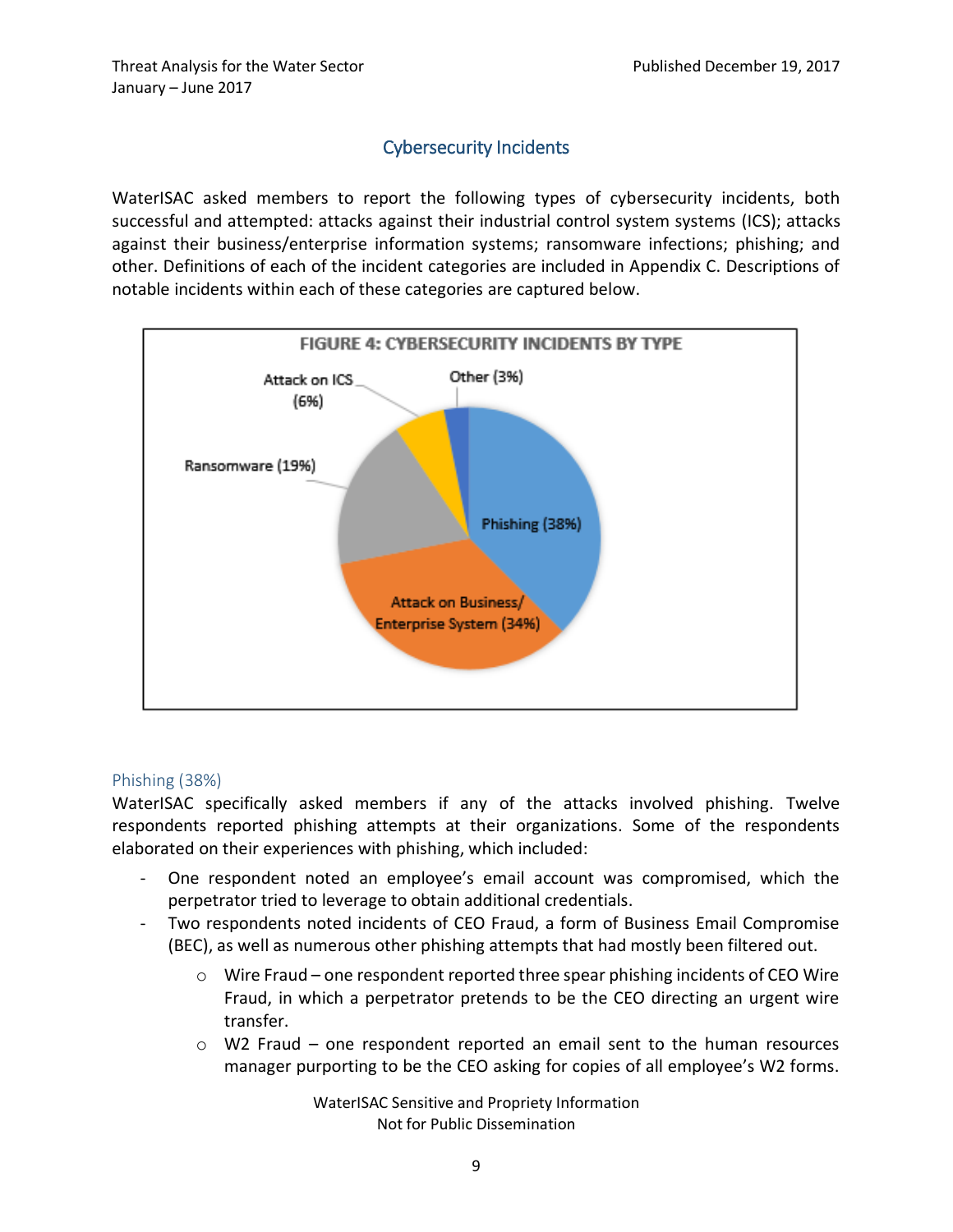The email was quarantined, but the manager noticed and reported it. The respondent credits existing security measures and successful employee security training efforts for thwarting the attempt. Furthermore, this event was reported to the IRS Fraud Detection and Prevention Department.

- Four organizations reported having experienced regular phishing attempts, noting that none of these had been successful.
- One organization noted that employees receive numerous phishing emails but that none have resulted in a successful breach of the system.
- One respondent reported phishing attempts at their organization, a few of which were directed spear-phishing campaigns, but most of which were "spray and pray" types of attempts.
- WaterISAC received two possible phishing emails that were designed to appear as replies to WaterISAC's newsletter. They were sent from a forged local government employee email address that was not affiliated with a WaterISAC account. Each email included an attachment.

# Attack on Business/Enterprise System (34%)

A business/enterprise system entails an organization's information systems separate from its ICS/SCADA networks. Many of these attacks are perpetrated via malicious links embedded in emails or websites, or via unpatched vulnerabilities in software applications.

- Fifteen respondents reported attempted intrusions against their business/enterprise systems. Nine of the respondents confirmed several successful attempts, mostly due to phishing, ransomware, and other methods.
- One organization reported its website had been defaced by an Islamic State supporter.
- One respondent reported that their firewall was hacked as a cover to contact other servers. The same respondent also reported that some email accounts were hacked, but there was no resultant damage.
- An organization's website was compromised by a threat actor who had exploited an unknown vulnerability.

The following incident was reported to WaterISAC separately from the survey:

- A utility reported it had experienced collateral damage from a distributed denial of service (DDoS) attack on its Internet site host. The utility was not the intended victim, but access to its website was occasionally interrupted for a few days.

## Ransomware (19%)

WaterISAC specifically asked members if they had experienced a ransomware attack.

- One respondent noted the organization was the victim of successful ransomware infections on two servers.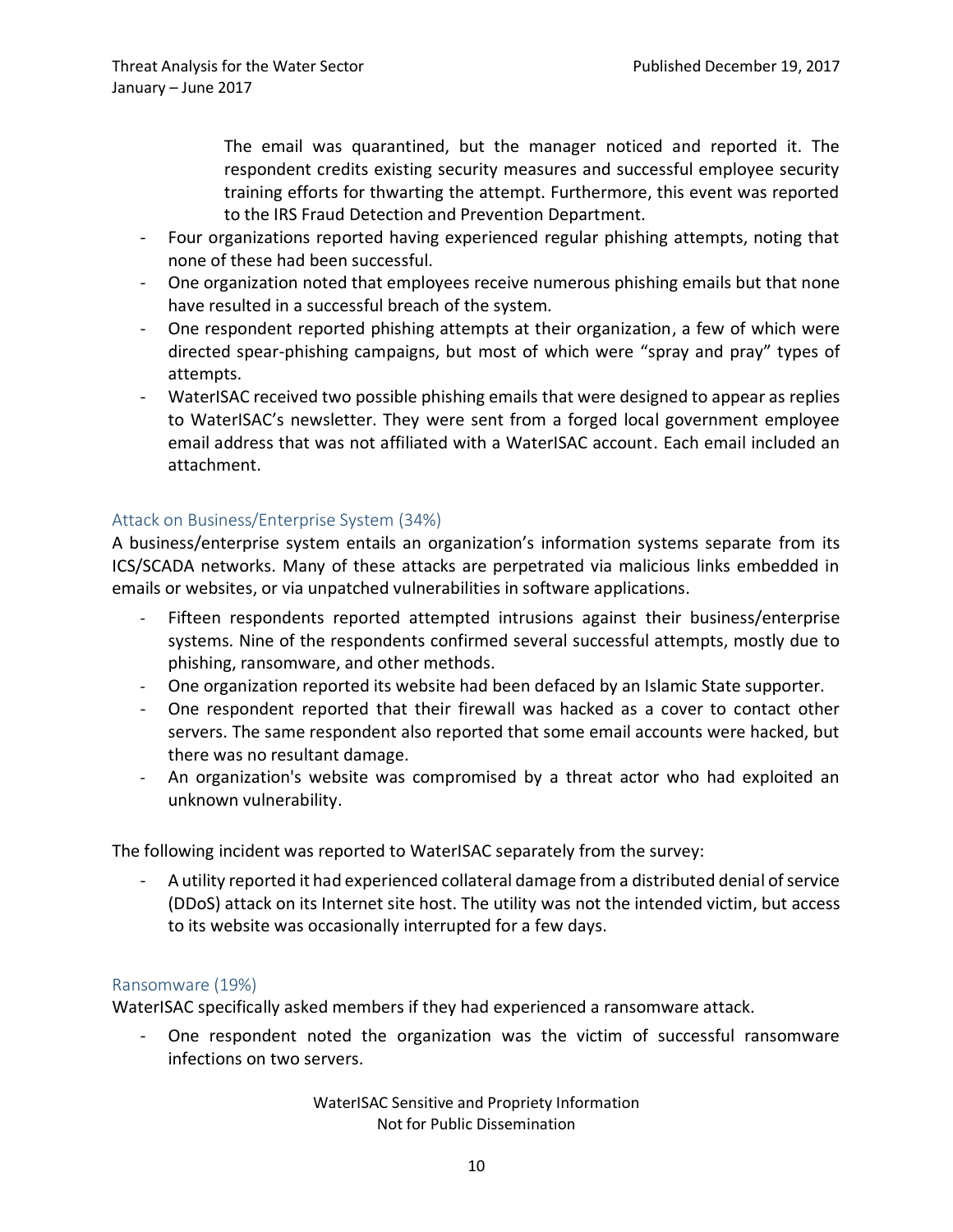- Three respondents reported their organizations detected ransomware (but the attacks don't seem to have been successful).
- Two organizations reported the attempts were not successful due to detection/protection capabilities.

## Attack on ICS (6%)

WaterISAC specifically asked members if they had experienced ICS attacks. Two organization acknowledged that they had, although no further details were provided.

## Other (3%)

Other cyber-based attack methods not specifically categorized as phishing or ransomware.

- One organization reported a virus that infected its system is believed to have been introduced by a contractor connecting remotely to the network. The organization did not indicate if the infection affected its business enterprise system or its ICS.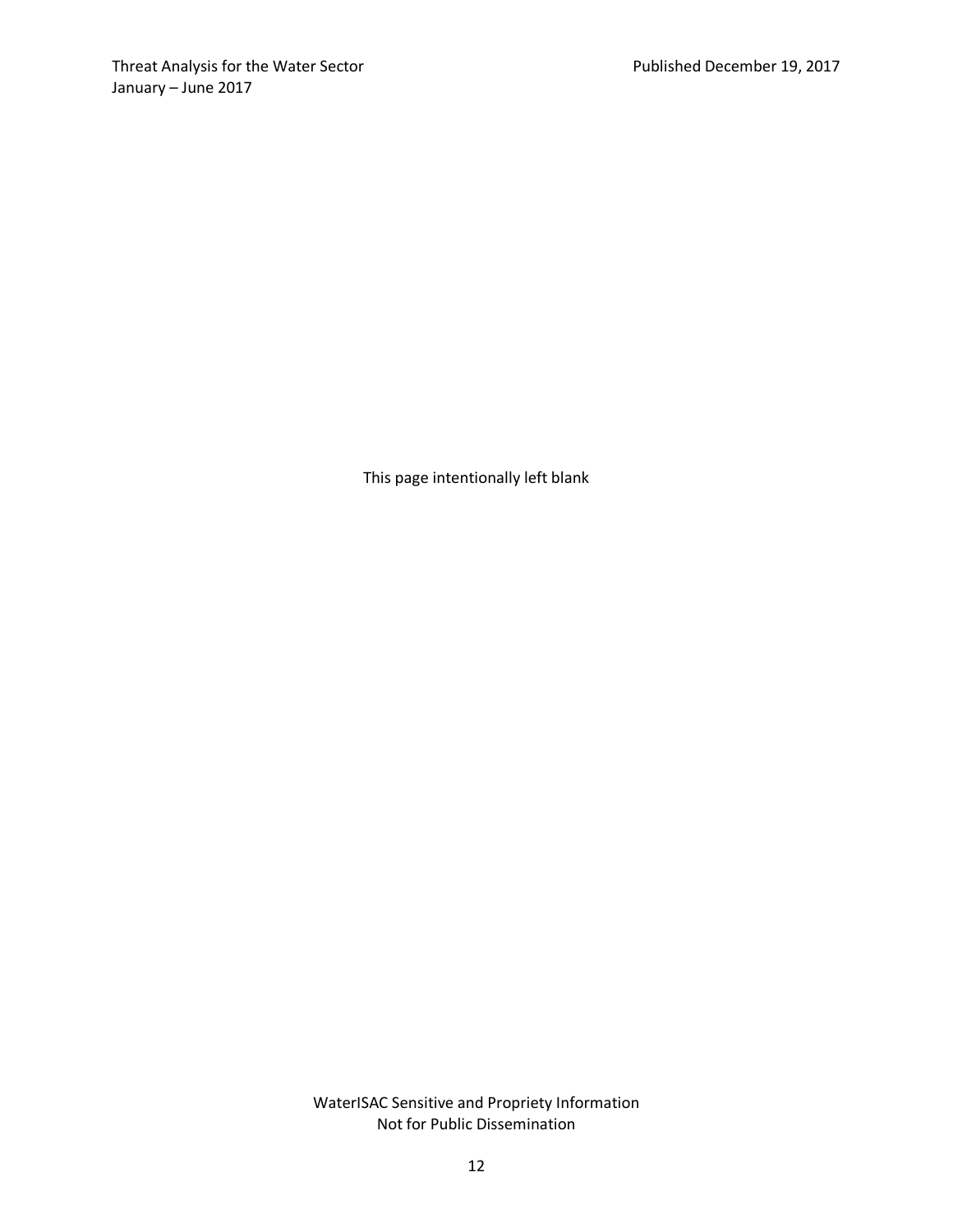# Water and Wastewater Sector Threat Environment

<span id="page-16-0"></span>The survey asked respondents to identify the cybersecurity and physical security threats they deemed to be most significant for the water and wastewater sector.



Additionally, the survey asked respondents to select the actors they believed represented the greatest threats to the sector.



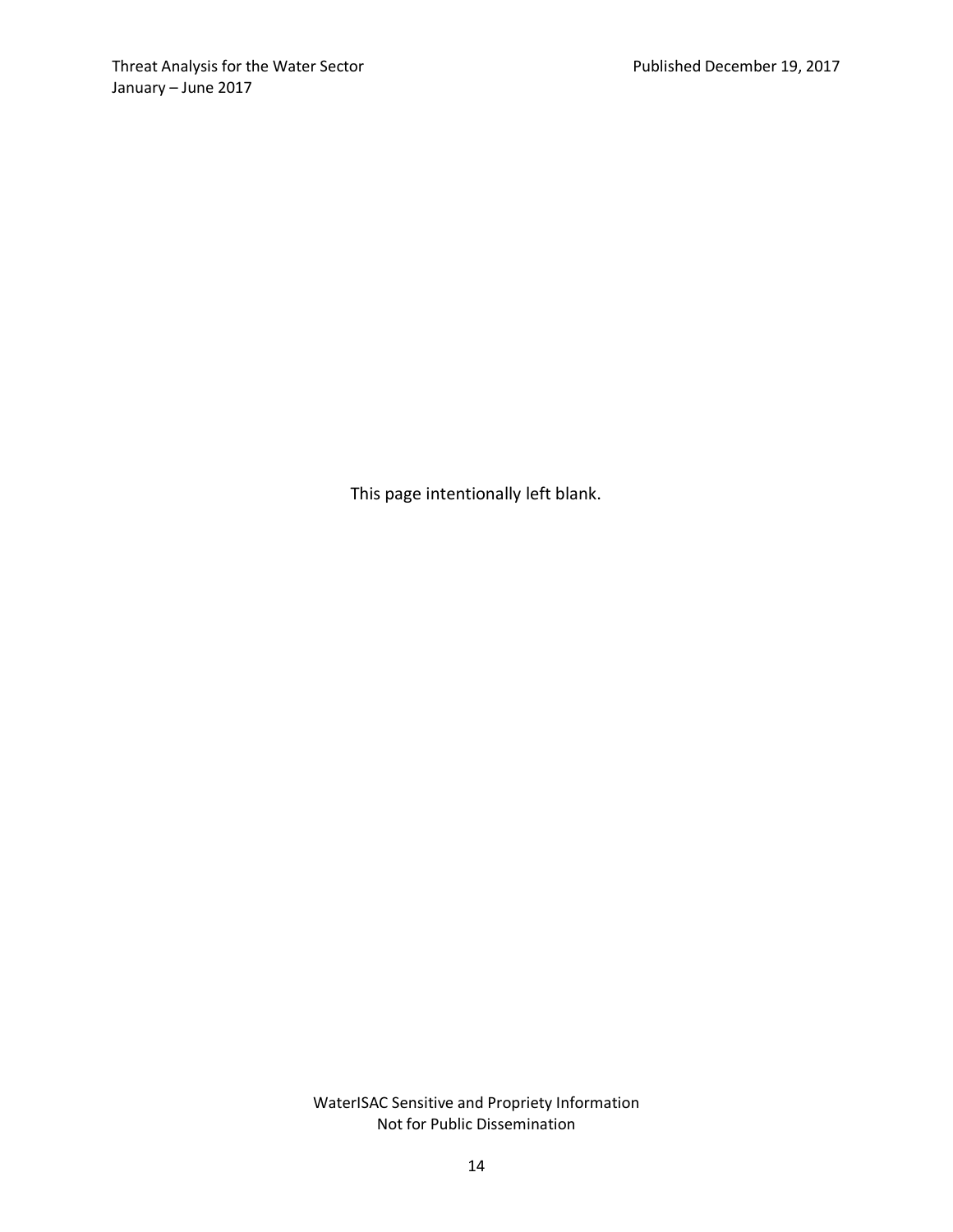# <span id="page-18-0"></span>Appendix A: Reporting Incidents and Suspicious Activities to WaterISAC

The threat environment described above reinforces the importance of continued awareness and vigilance. WaterISAC encourages all members to report any incidents, including crime and suspicious activities, regardless of scope or presumed credibility. Providing incident and suspicious activity information to WaterISAC allows analysts to evaluate trends in and threats to the water sector more accurately and to notify members of emerging threats in a timely manner.

Incidents can be reported to WaterISAC via any of the means identified below. WaterISAC recognizes the importance of confidentiality in reporting. Information identifying the reporting organization or individual is not disclosed to outside organizations without consent.

**Online Form** (accessible both on WaterISAC's secure portal and public website) [www.waterisac.org/incident](http://www.waterisac.org/incident)

**Office Phone** 202-331-0479

**24-Hour Phone** 866-H2O-ISAC (866-426-4722)

**Analyst Email Address** [analyst@waterisac.org](mailto:analyst@waterisac.org)

**Physical and Mailing Address** 1620 I Street, NW, Suite 500 Washington, DC 20006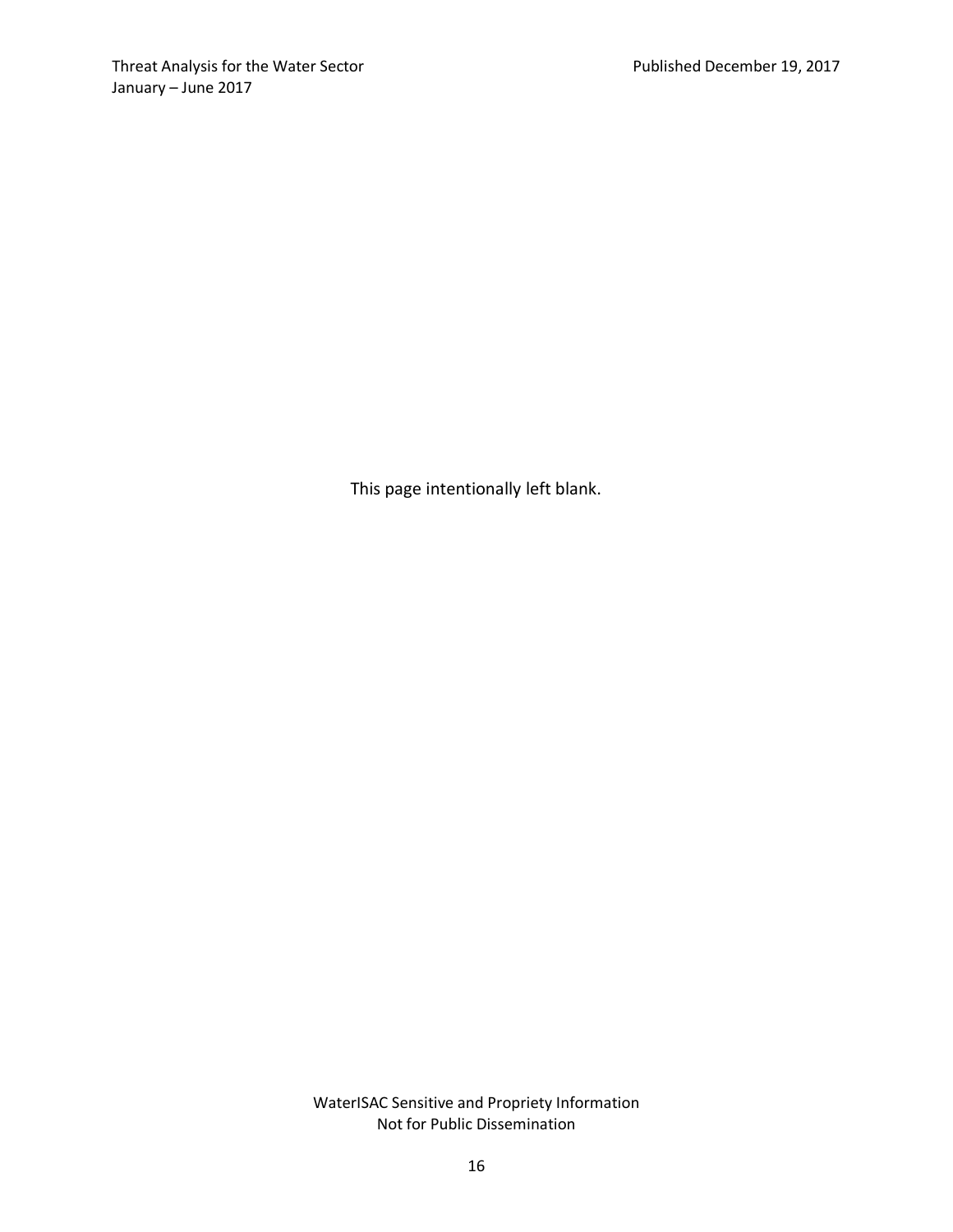# Appendix B: External Resources and Contact Information

#### <span id="page-20-0"></span>**U.S. Centers for Disease Control and Prevention**

[http://www.cdc.gov](http://www.cdc.gov/)

#### **U.S. Department of Homeland Security (DHS)**

[http://www.dhs.gov](http://www.dhs.gov/)

**National Infrastructure Coordinating Center (NICC)**  To report incidents: Email: [NICC@dhs.gov](mailto:nicc@dhs.gov) Phone: 202-282-9201

#### **Protective Security Advisors (PSA)**

Please contact WaterISAC's Analyst Desk for PSA information

#### **United States Computer Emergency Readiness Team (US-CERT)**

[https://www.us-cert.gov](https://www.us-cert.gov/)

To report incidents: Online Form:<https://www.us-cert.gov/forms/report> Email: [info@us-cert.gov](mailto:info@us-cert.gov) Phone: 888-282-0870

#### **Industrial Control Systems Cyber Emergency Response Team (ICS-CERT)**

[https://ics-cert.us-cert.gov](https://ics-cert.us-cert.gov/)

To report incidents: Email: [ics-cert@hq.dhs.gov](mailto:ics-cert@hq.dhs.gov) Phone: 877-776-7585

#### **U.S. Environmental Protection Agency (EPA)**

[http://www.epa.gov](http://www.epa.gov/) Water Security Division <https://www.epa.gov/waterresilience>

#### **Federal Bureau of Investigation (FBI)**

[https://www.fbi.gov](https://www.fbi.gov/) Field Offices <https://www.fbi.gov/contact-us/field/field-offices> Reporting Tips [https://tips.fbi.gov](https://tips.fbi.gov/) Internet Crime Complaint Center (IC3) [https://www.ic3.gov](https://www.ic3.gov/)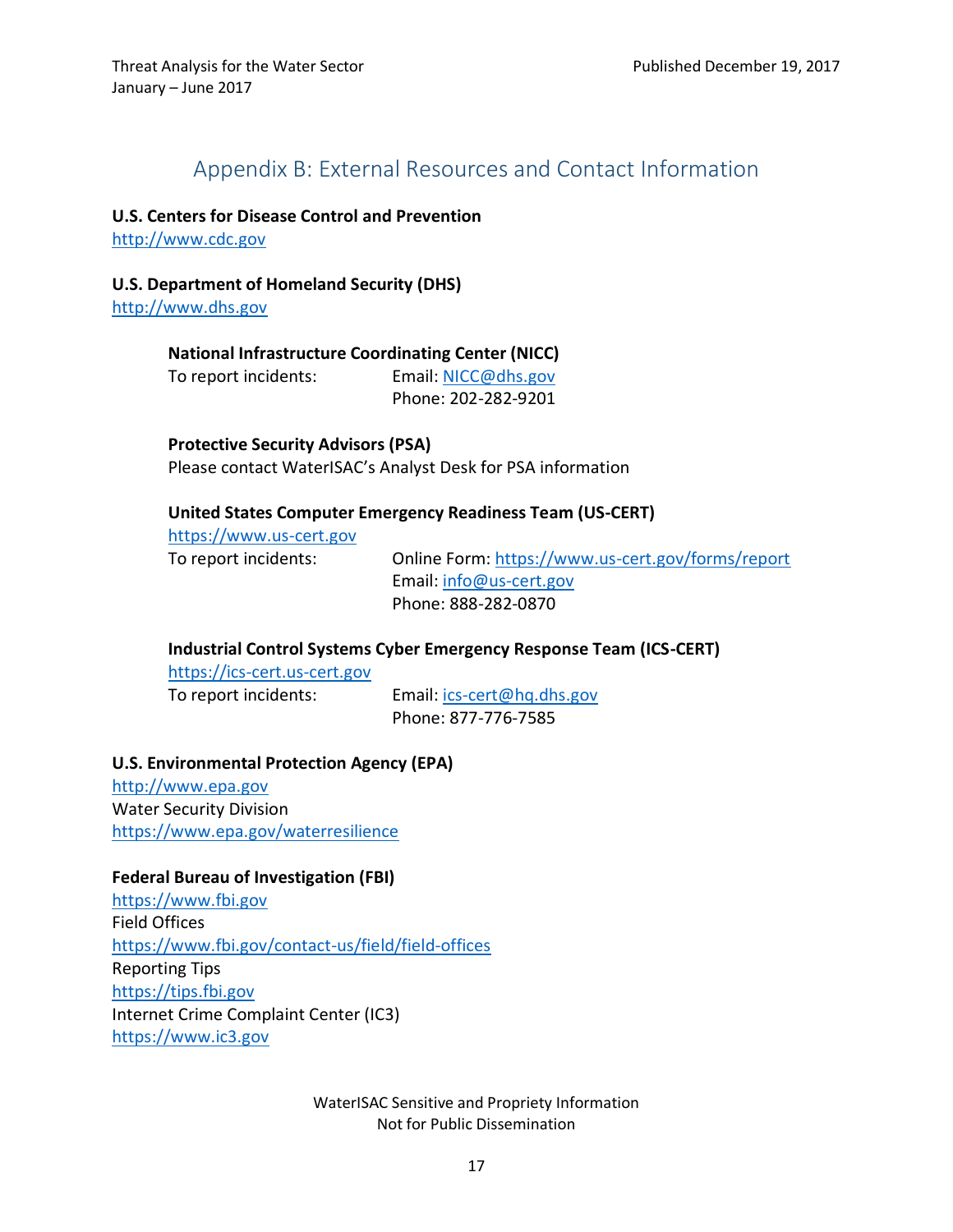## **Water and Wastewater Agency Response Networks (WARN)**

[http://www.nationalwarn.org](http://www.nationalwarn.org/)